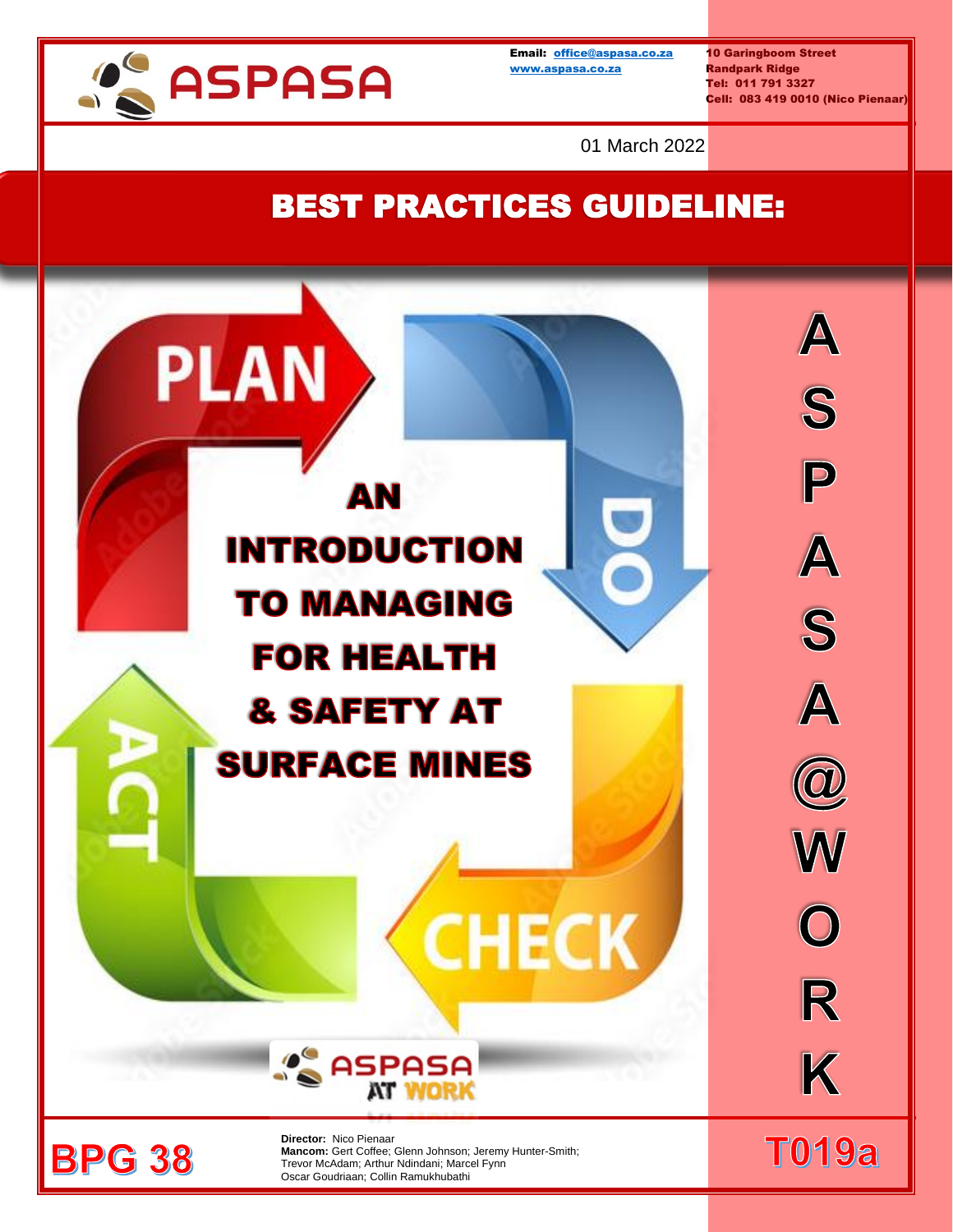# PLAN, DO, CHECK, ACT

## **An introduction to managing for health and safety at surface mines who are ASPASA Members.**

## **INTRODUCTION**

This leaflet is for those who need to put in place or oversee their companies' health and safety arrangements. The advice may also help workers and their representatives, as well as health and safety practitioners and training providers.

As **ASPASA** is a leader in the Health and Safety field in South African mining – we would like to share some guidance in this regard.

## **CORE ELEMENTS OF MANAGING FOR HEALTH AND SAFETY**

ompanies will have management processes or arrangements to deal with payroll, personnel issues, finance, and ompanies will have management processes or arrangements to deal with payroll, personnel issues, finance, and quality control – managing health and safety is no different. To help you comply with the law, **ASPASA** encourages a common-sense and practical approach to managing health and safety. It should be part of the everyday process of running an organization and an integral part of workplace behaviours and attitudes. What is often concerning is that when managers deal with discipline, there are many notes kept and records placed on file. When Health and Safety is not dealt with, we find that records and notes are not kept.

Whatever the size or nature or your organization, the core elements to effectively managing for health and safety are:

- Leadership and management
- A trained/skilled workforce
- An environment where people are trusted and involved

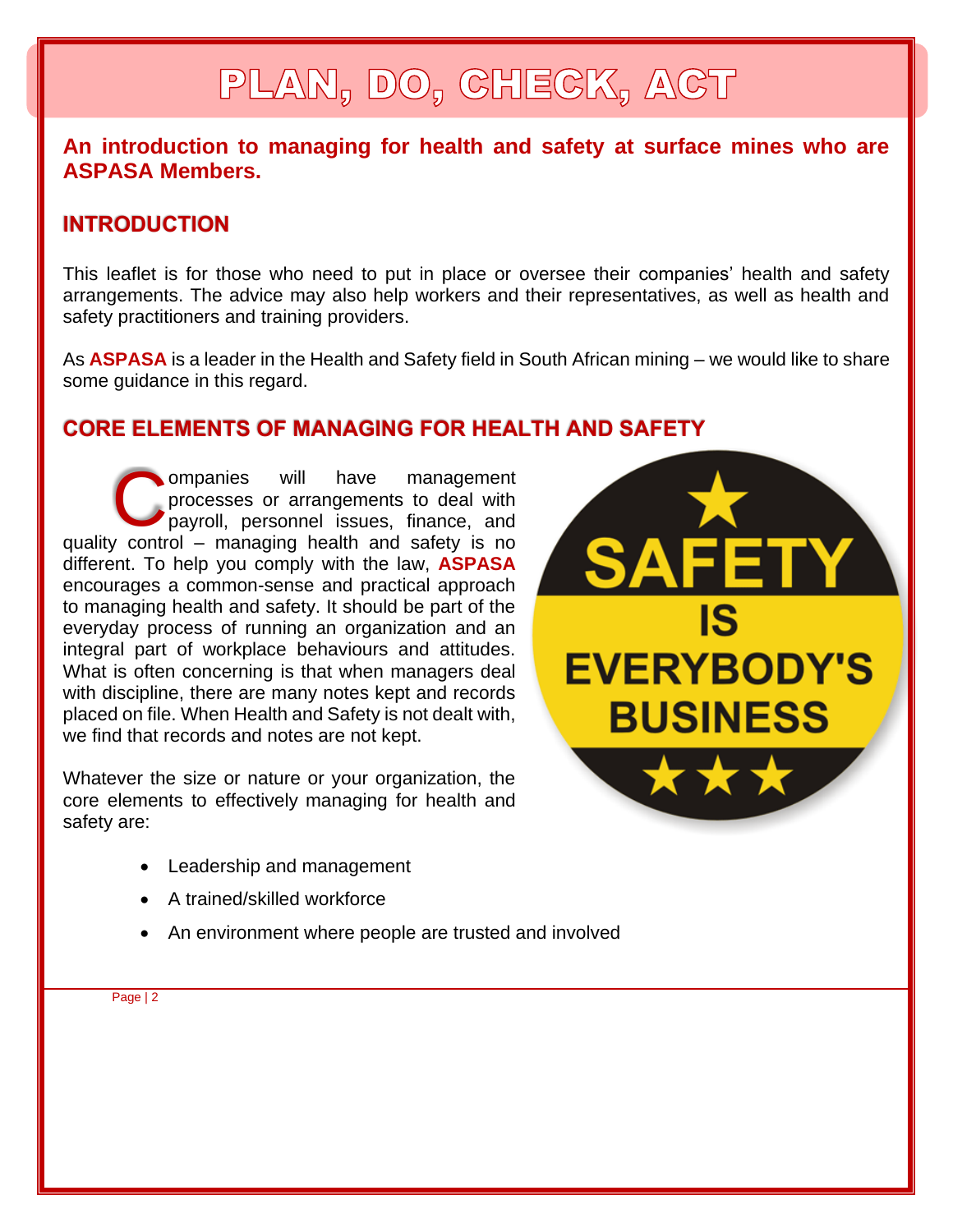HSE advocates that all these elements, underpinned by an understanding of the profile of risks the organization creates or faces, are needed.

### **What does the law say?**

You have a legal duty to put in place suitable arrangements to manage for health and safety.

The MHSA require employers to put in place arrangements to control health and safety risks.

As a minimum, you should have the processes and procedures required to meet the legal requirements, including:

- A written health and safety policy (if you employ five or more people).
- Assessments of the risks to employees, contractors, customers, partners, and any other people who could be affected by your affected by your activities – and record the significant findings in writing (if you employ five or more people). Any risk assessment must be 'suitable and sufficient.
- Arrangements for the effective planning, organization, control, monitoring and review of the preventative and protective measures that come from risk assessment.
- Access to competent health and safety advice.
- Providing employees with information about the risks in your workplace and how they are protected.
- Instruction and training for employees in how to deal with the risks.
- Ensuring there is adequate and appropriate supervision in place.
- Consulting with employees about their risks at work and current preventative and protective measures.

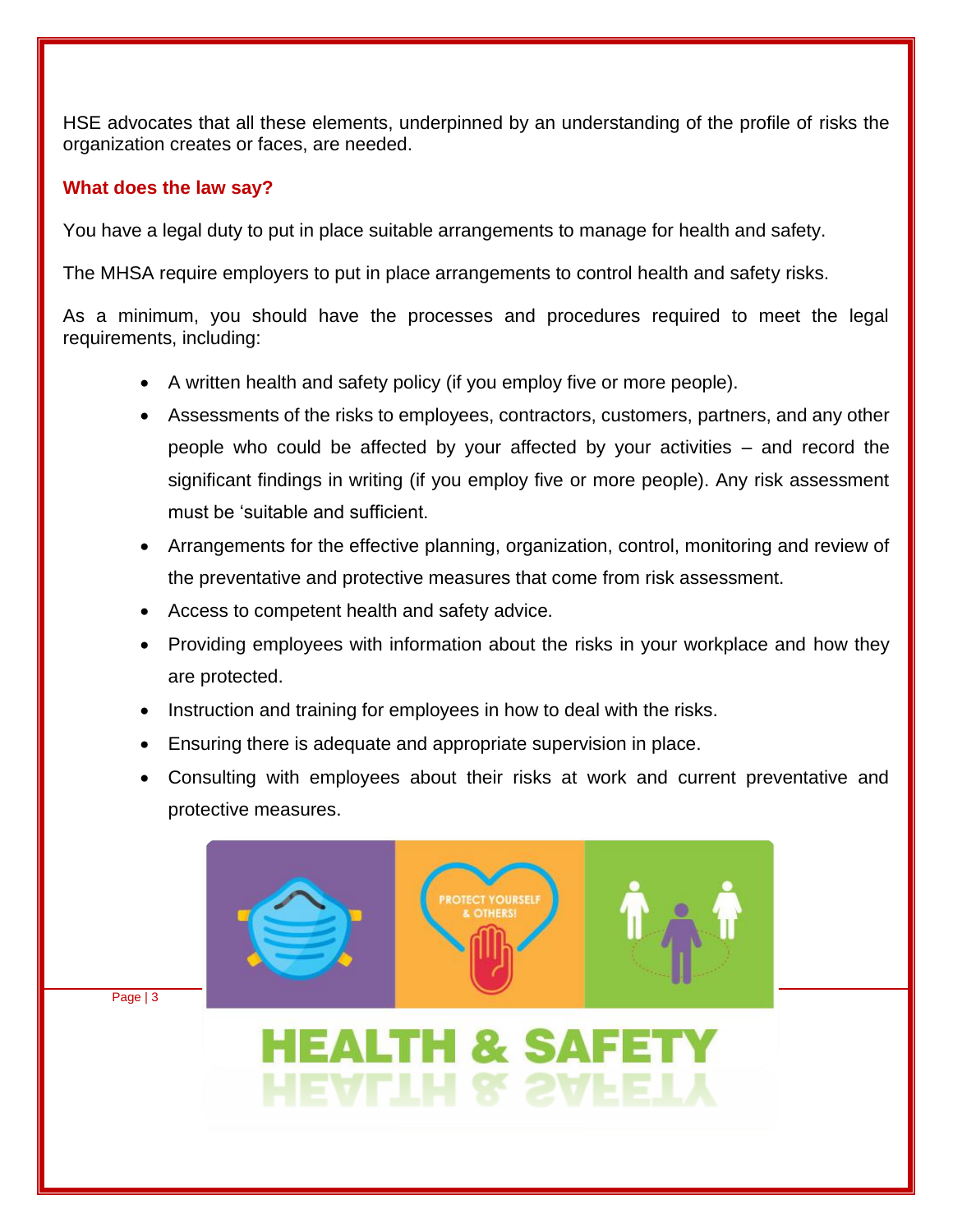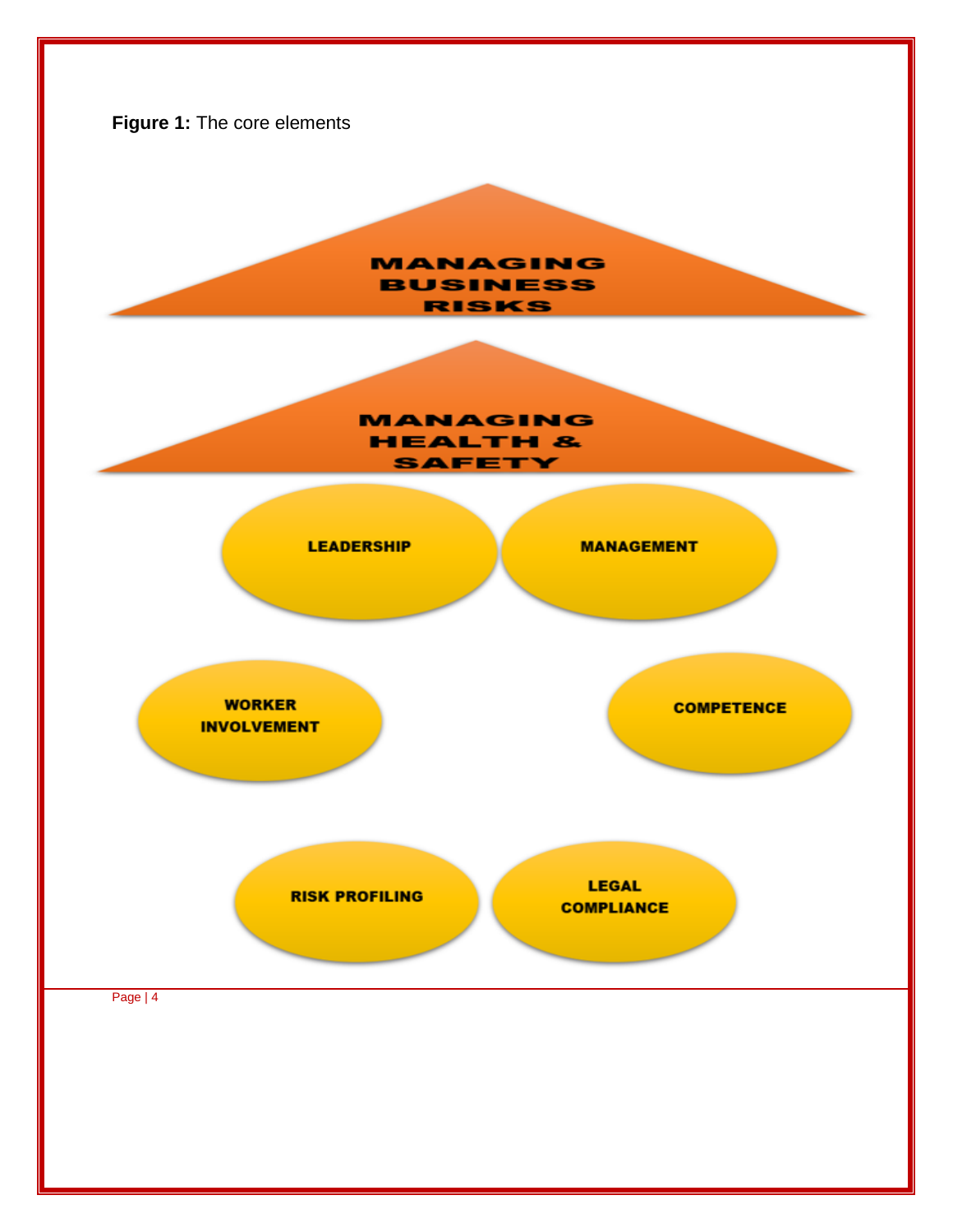## **So, are you doing what you need to do?**

Leaders, owners, top management, and line managers need to consider if they are doing enough to manage for health and safety effectively. You need to answer fundamental questions such as:

- What are the strengths and weaknesses of your companies' health and safety performance, and are there any barriers to change?
- How reliable and sustainable for the future are the measures currently in place?
- If your company is getting risk control right, why is that? For example, does performance depend on one person's dedication and enthusiasm or is it a key value across the company?
- If there are problems, what are the underlying reasons, e.g. competence, resources, accountability, or lack of engagement with the workforce?



- Have you learned from situations where things have gone wrong?
- Always check the companies' culture do instructions, are they properly presented and communicated?

## **Risk Profiling**

Effective leaders and line managers know the risks their company's face, rank them in order of importance and take action to control them. The range of risks goes beyond health and safety risks to include quality, environmental and asset damage, but issues in one area could impact in another.

## **Leading and managing for health and safety**

Leaders, at all levels, need to understand the range of health and safety risks in their part of the company and to give proportionate attention to each of them. This applies to the level of detail and effort put into assessing the risks, implementing controls, supervising, and monitoring.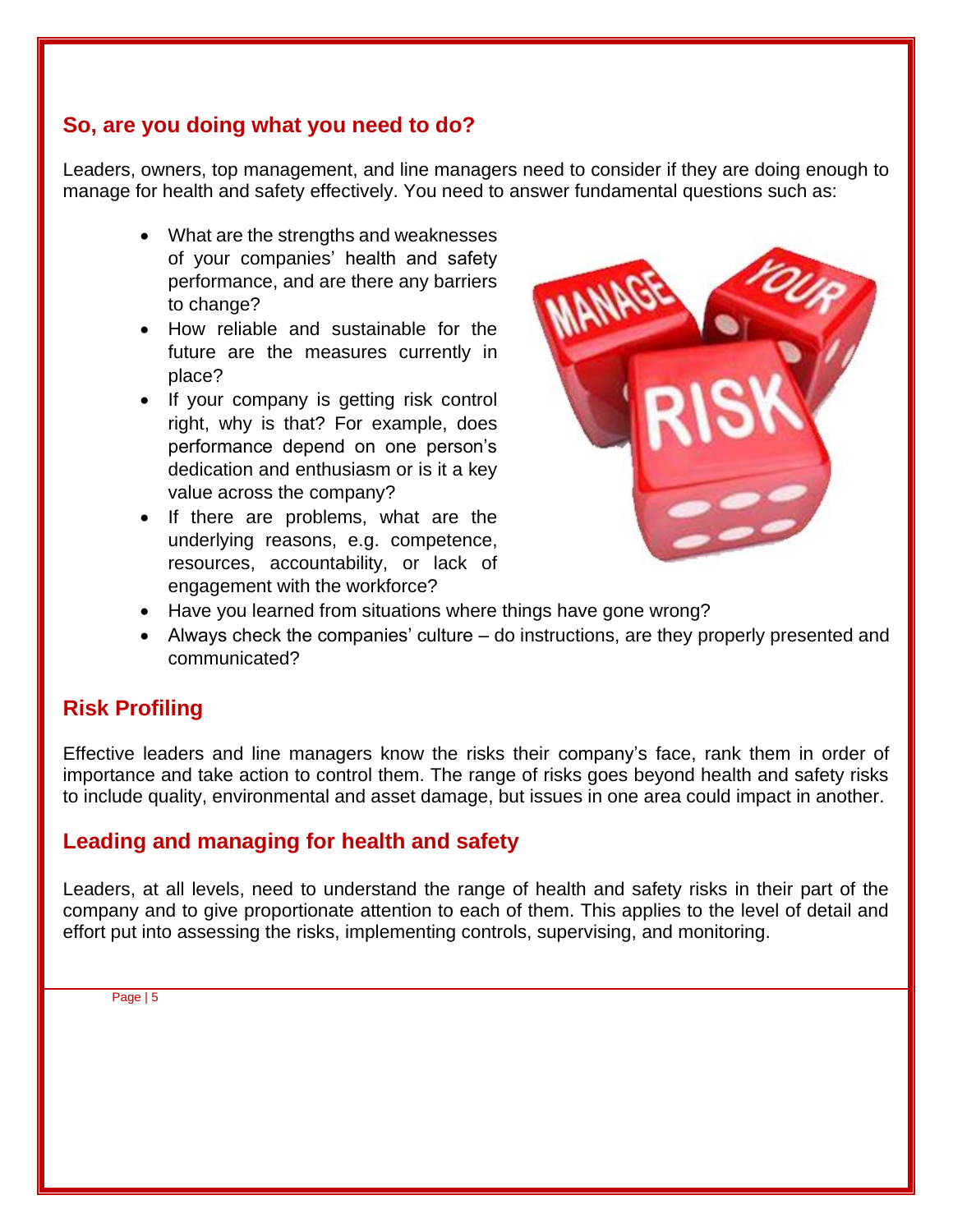## **Competence**

Competence is the ability to undertake responsibilities and perform activities to a recognized standard on a regular basis. It combines practical and thinking skills, knowledge, and experience.

## **Worker consultation and involvement**

At its most effective, full involvement of your workplace creates a culture where relationships between employers and employees are based on collaboration, trust and joint problem solving. Employees are involved in assessing workplace risks and the development and review of workplace health and safety policies in partnership with the employer. Managing health and safety can rarely be achieved by oneoff interventions. A sustained and systematic approach is necessary.

While this may not always require a formal health and safety management system, whatever approach is used it probably contains the steps Plan, Do, Check, Act (see figures 2 and 3)

**Plan, Do, Check, Act** helps you achieve a balance between the systems and behavioural aspects of management. It also treats health and safety management as an integral part of good management generally, rather than as a stand-alone system.

The high-level descriptions may vary, depending on the industry or sector you are working in, but this training note provides a summary of the actions involved in delivering effective arrangements.

| Plan, Do, Check, Act | <b>Conventional health</b><br>and safety<br>management | <b>Process safety</b>                                                                                |
|----------------------|--------------------------------------------------------|------------------------------------------------------------------------------------------------------|
| <b>PLAN</b>          | Determine your<br>policy/Plan for<br>implementation    | Define and<br>communicate<br>acceptable<br>performance and<br>resources needed.                      |
|                      |                                                        | Identify and assess<br>risks/identify<br>controls/Record and<br>maintain process<br>safety knowledge |

**Figure 2:** The actions involved in delivering effective arrangements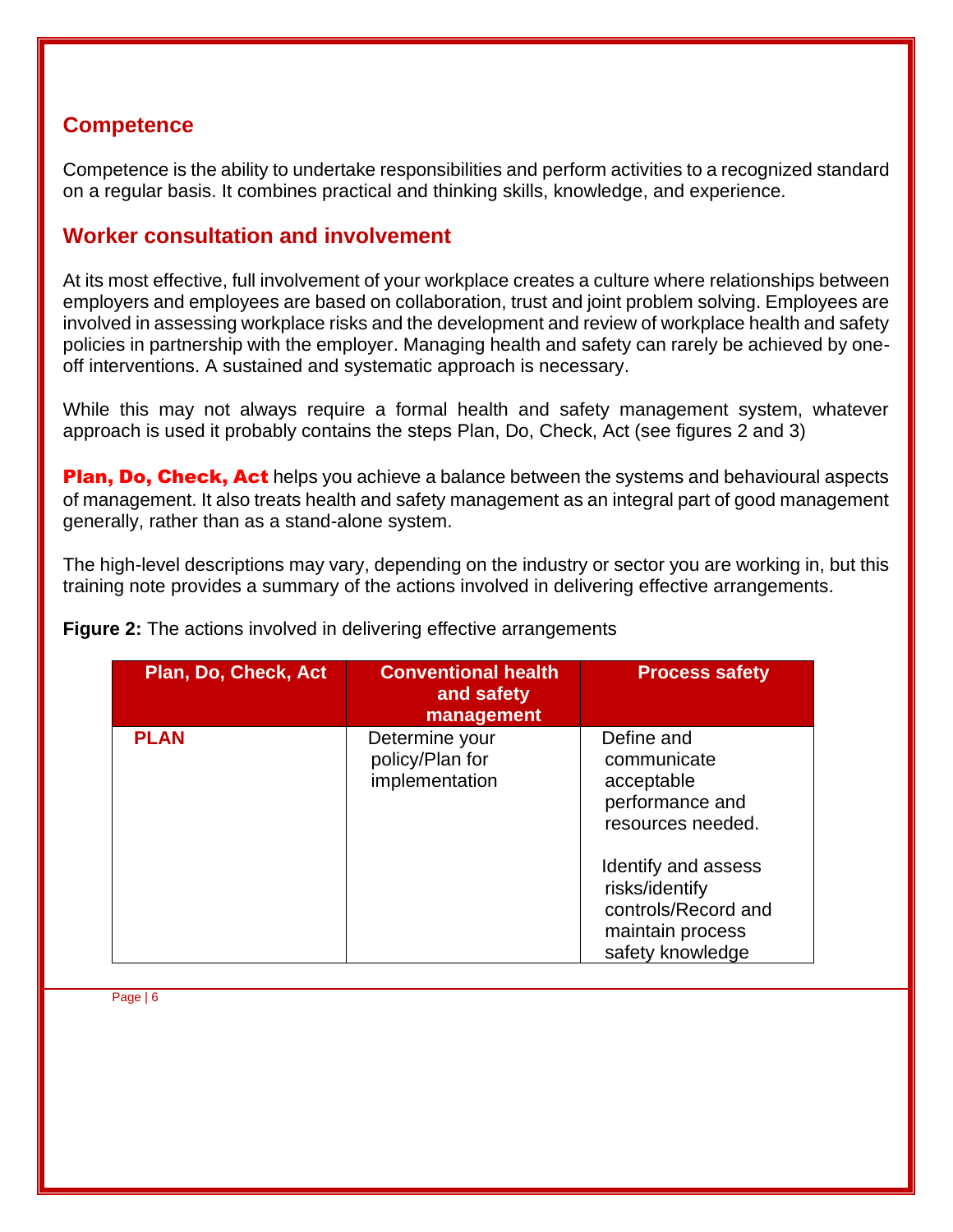| <b>DO</b>    | Profile risks/Organise<br>for health and<br>safety/Implement your<br>plan      | Implement and<br>manage control<br>measures                                                       |
|--------------|--------------------------------------------------------------------------------|---------------------------------------------------------------------------------------------------|
| <b>CHECK</b> | Measure performance<br>(monitor before<br>events, investigate<br>after events) | Measure and review<br>performance/Learn<br>from measurements<br>and findings of<br>investigations |
| <b>ACT</b>   | Review performance/Act<br>on lessons learned                                   |                                                                                                   |

### **Figure 3:** The Plan, Do, Check, Act approach

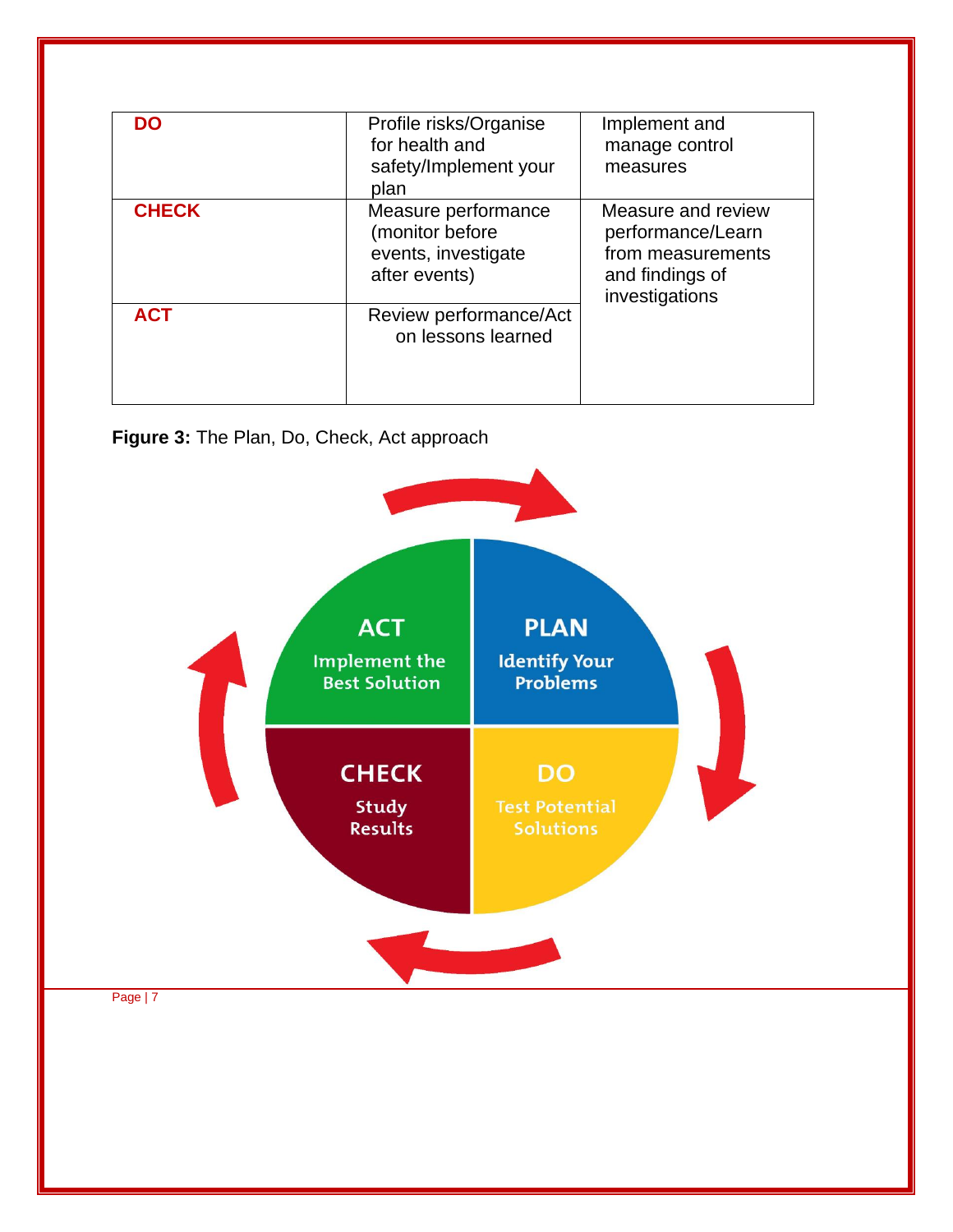## **PLAN, DO, CHECK, ACT**

#### *Plan*

- Think about where you are now and where you need to be.
- Say what you want to achieve, who will be responsible for what, how you will achieve your aims, and how you will measure your success. You may need to write down this policy and your plan to deliver it.
- Decide how you will measure performance. Think about ways to do this that go beyond looking at accident figures; look for active indicators as well as reactive indicators.
- Consider fire and other emergencies. Co-operate with anyone who share your workplace and co-ordinate plans with them.
- Remember to plan for changes and identify any specific legal requirements that apply to you.

### *Do*

### • **Identify your risk profile**

- o Assess the risks, identify what could cause harm in the workplace, who it could harm and how, and what you will do to manage the risk.
- o Decide what the priorities are and identify the biggest risk.



## • **Organize your activities to deliver your plan**

#### Aim to:

- $\circ$  Involve workers and communicate, so that everyone is clear on what is needed and can discuss issues – develop positive attitudes and behaviours.
- $\circ$  Provide adequate resources, including competent advice where needed.

#### • **Implement you plan**

- o Decide on the preventative and protective measures needed and put them in place.
- o Provide the right tools and equipment to do the job and keep them maintained.
- $\circ$  Train and instruct, to ensure everyone is competent to carry out their work.
- o Supervise to make sure that arrangements are followed.